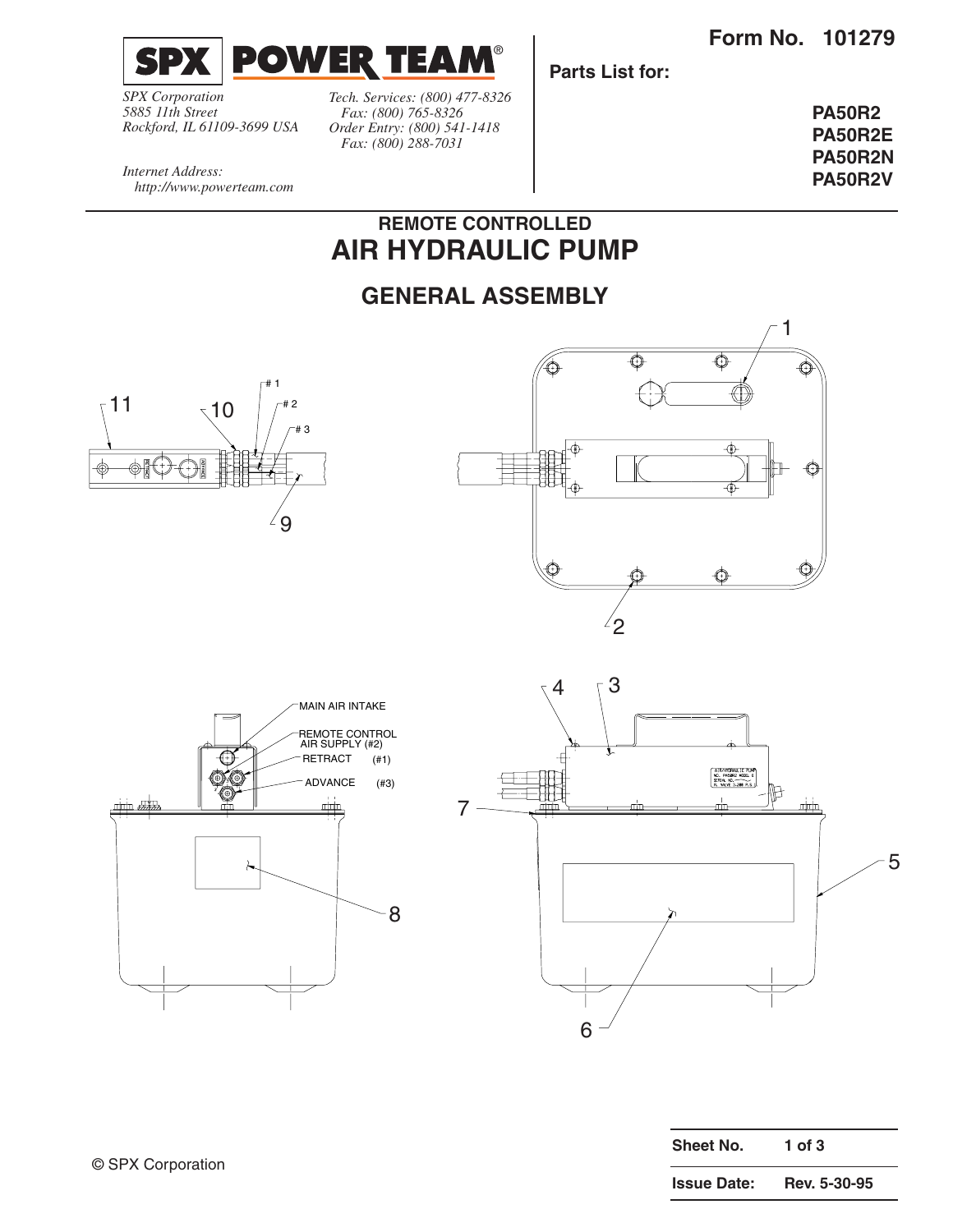| Item<br>No. | Part<br>No. | No.<br>Req'd | <b>Description</b>                                                     |
|-------------|-------------|--------------|------------------------------------------------------------------------|
| 1           | 24132S      | 1            | Cap & Gasket Assembly                                                  |
| 2           | 209799      | 14           | Cap Screw (1/4-10 X 7/8 Lg. Self-tapping;<br>Torque to 35/45 in. lbs.) |
| 3           | 41605       |              | Shroud                                                                 |
| 4           | 10164       | 4            | Slotted Screw (#10-24 UNC X 3/8 Lg.)                                   |
| 5           | 61243       |              | Reservoir                                                              |
| 6           | 309219      | 2            | Trade Name Decal                                                       |
| 7           | 47409       |              | Reservoir Gasket                                                       |
| 8           | 305494      |              | Important Decal                                                        |
| 9           | 45052       |              | Hose Assembly                                                          |
| 10          | 208218      | 6            | <b>Straight Fitting</b>                                                |
| 11          | 44025       |              | <b>Remote Hand Control Switch</b>                                      |
|             |             |              | <b>PARTS INCLUDED BUT NOT SHOWN</b>                                    |
|             | 005701      | $\mathbf{1}$ | $\Gamma$                                                               |

| 205724 | Decal (Viton seals) |
|--------|---------------------|
| 250328 | Decal (EPR seals)   |

Refer to any operating instructions included with this product for detailed information about operation, testing, disassembly, reassembly, and preventive maintenance.

Items found in this parts list have been carefully tested and selected. **Therefore: Use only genuine Power Team replacement parts!**

Additional questions can be directed to our Technical Services Department.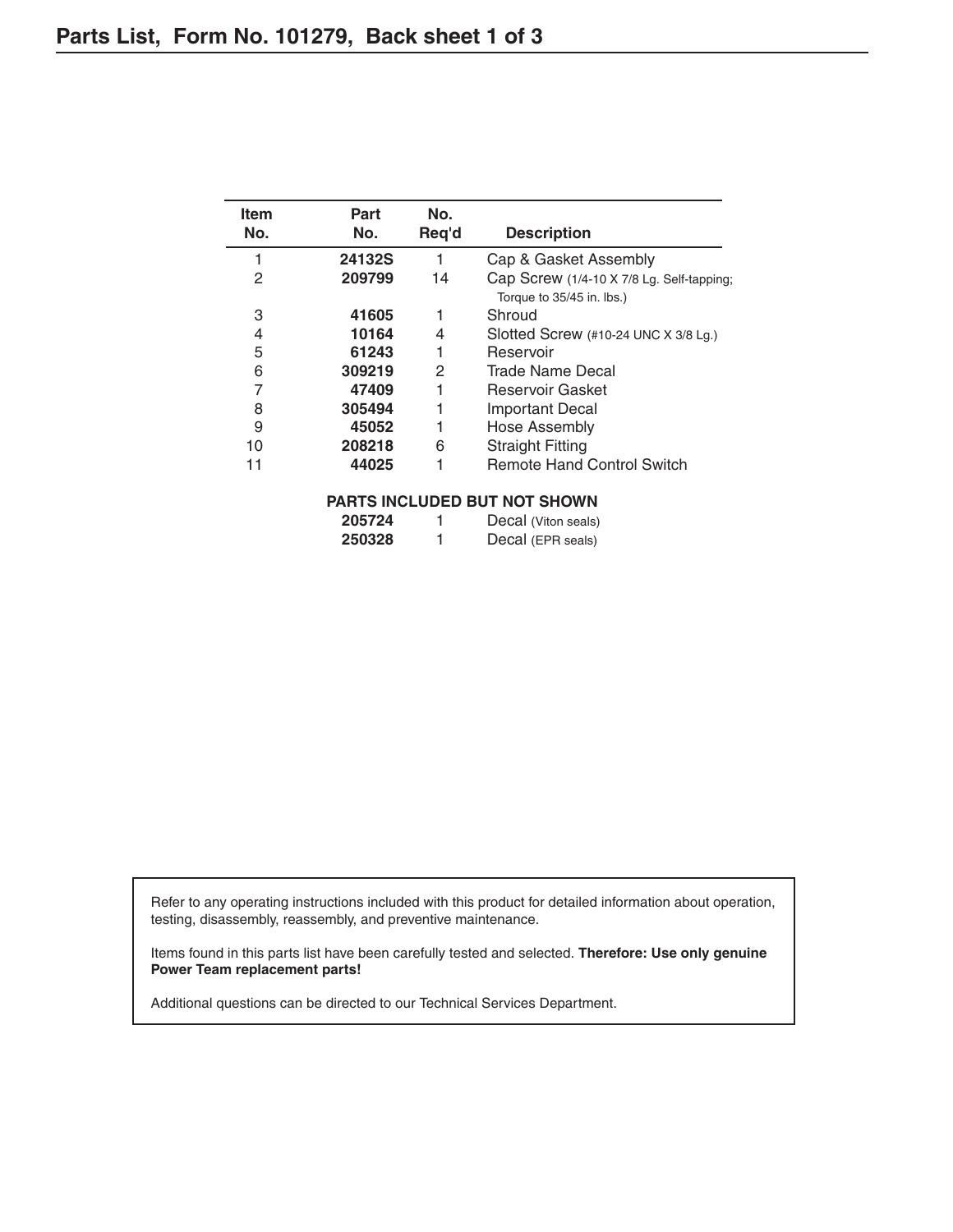**BASIC PUMP ASSEMBLY TOP VIEW**



| <b>Item</b> | Part     | No.    |                                                                                                                                 |
|-------------|----------|--------|---------------------------------------------------------------------------------------------------------------------------------|
| No.         | No.      | Req'd  | <b>Description</b>                                                                                                              |
|             | 29992    |        | Foam Tube                                                                                                                       |
| 2           | 14281    | .3 ft. | Tubing                                                                                                                          |
| 3           | 34759    |        | Release Valve                                                                                                                   |
| 4           | 11127    |        | Pressure Plug                                                                                                                   |
| 5           | 50494    |        | Pump Body                                                                                                                       |
| 6           | 17428    | 4      | Soc. Hd. Cap Screw (1/4-20 UNC X 3-1/2 Lg.; Torque to 85/95<br>in. Ibs. oiled. Note: Cross torque in increments of 30 in. Ibs.) |
| 7           | 41598    |        | Release Valve                                                                                                                   |
| 8           | 11151    | 6      | Cap Screw (10-24 UNC X 1-1/4 Lg.; Torque to 50/60 in. lbs.)                                                                     |
| 9           | 250725   | 2      | Fitting                                                                                                                         |
| 10          | 51031BK2 |        | Cover Plate                                                                                                                     |
| 11          | 15499    |        | Pipe Plug (1/8 NPTF)                                                                                                            |
| 12          | 14423    | 2      | Cap Screw (#10-24 X 2" Lg.)                                                                                                     |

| Sheet No.          | $2$ of $3$   |
|--------------------|--------------|
| <b>Issue Date:</b> | Rev. 5-30-95 |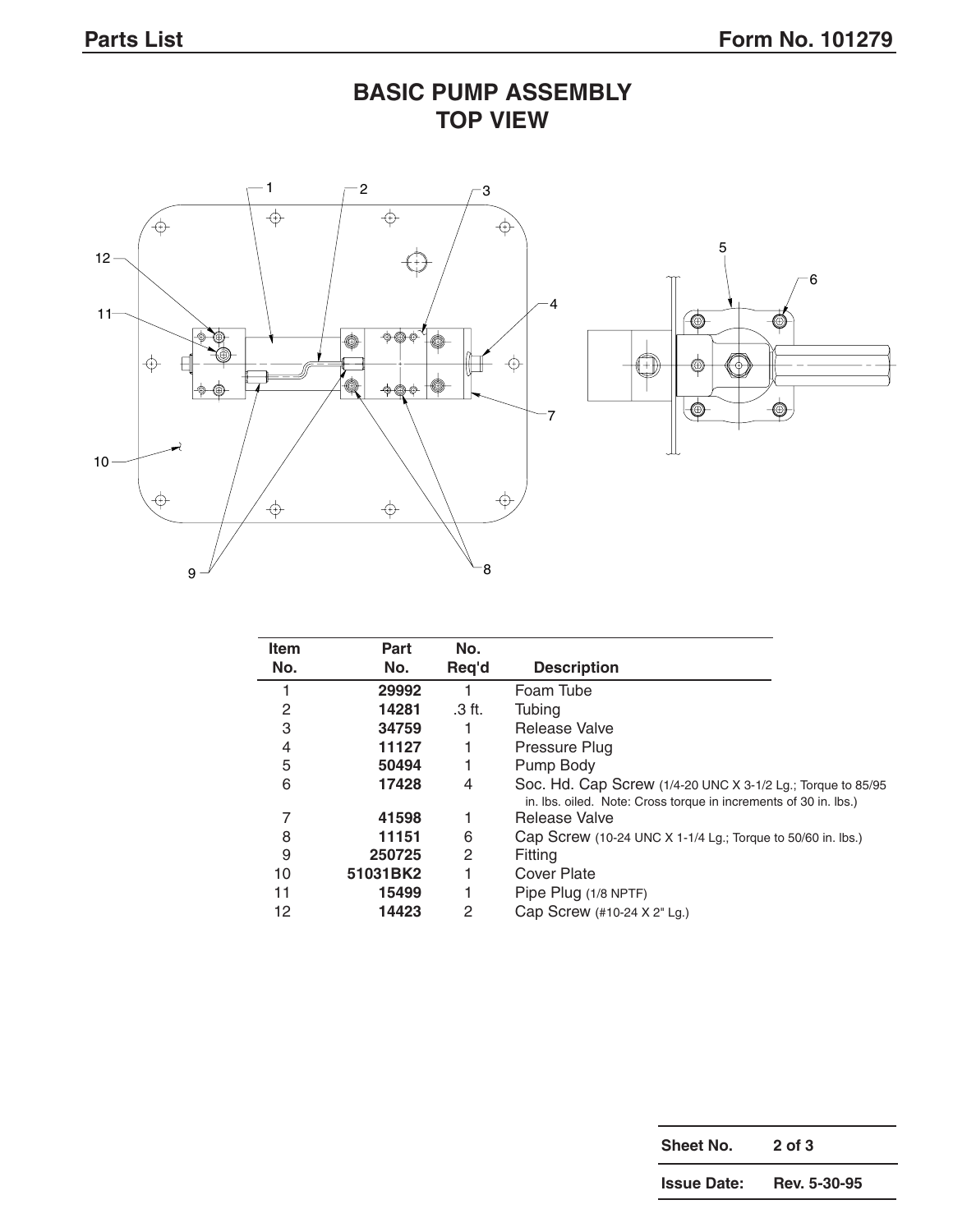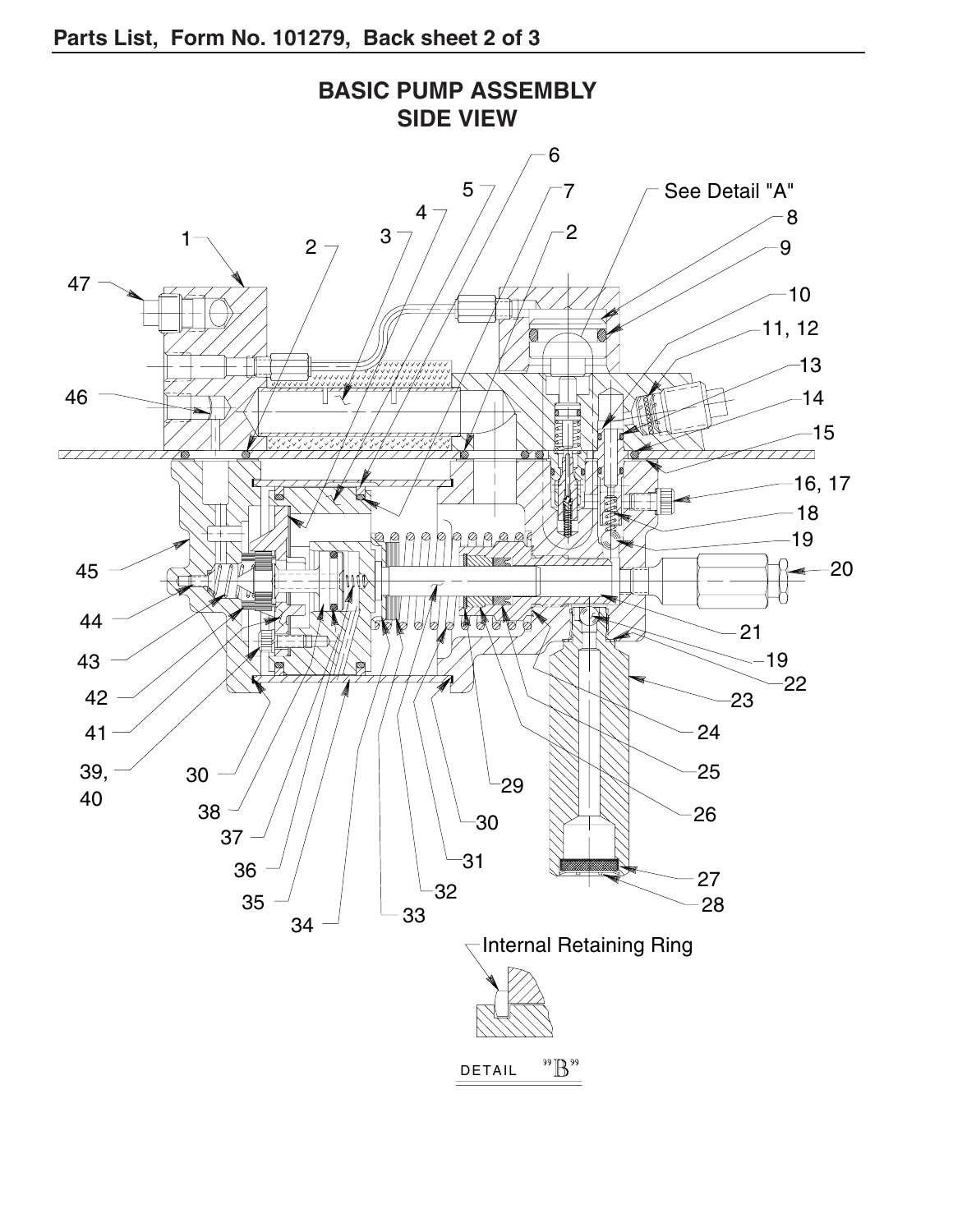| <b>Item</b><br>No. | Part<br>No. | No.            |                                                                   | <b>Item</b><br>No. | Part<br>No. | No.<br>Req'd   | <b>Description</b>                                                         |
|--------------------|-------------|----------------|-------------------------------------------------------------------|--------------------|-------------|----------------|----------------------------------------------------------------------------|
|                    |             | Req'd          | <b>Description</b>                                                |                    |             |                |                                                                            |
| 1                  | 41601       | 1              | Manifold                                                          | 22                 | 10261       | 1              | Copper Washer (3/4 x 19/32 x 1/32)                                         |
| $\overline{c}$     | 251214      | $\overline{c}$ | O-ring (1.002 x .720 x .141; Nitrile)                             | 23                 | 48008       | $\mathbf{1}$   | <b>Filter Adapter</b>                                                      |
|                    | 251217      | $\overline{c}$ | O-ring (1.002 x .720 x .141; Vitron)                              |                    |             |                | (Torque to 40/50 ft. lbs. oiled.)                                          |
|                    | 251213      | $\overline{c}$ | O-ring (1.002 x .720 x .141; EPR)                                 | 24                 | 10263       | 1              | Copper Washer (1" x .765 x 1/32)                                           |
| З                  | 28387       | 1              | Muffler                                                           | 25                 | 14121       | 1              | U-cup                                                                      |
| 4                  | 28239       | 1              | Gasket                                                            | 26                 | 202624      | $\mathbf{1}$   | Retainer                                                                   |
| 5                  | 52390       | 1              | Piston Body                                                       | 27                 | 214578      | $\mathbf{1}$   | Filter                                                                     |
| 6                  | 14265       | $\overline{c}$ | Piston Ring                                                       | 28                 | 214586      | 1              | Retaining Ring (Internal)                                                  |
| 7                  | 11229       | $\mathbf{2}$   | O-ring (2-3/8 x 2-3/16 x 3/32, -139;<br>Nitrile)                  | 29                 | 11034       | 1              | Retaining Ring (Note: Install with<br>sharp edge toward the retained part. |
|                    | 11446       | $\overline{2}$ | O-ring (2-3/8 x 2-3/16 x 3/32, -139;                              |                    | 17429       |                | See Detail "B".)                                                           |
|                    | 212888      | $\overline{2}$ | Viton)                                                            | 30                 |             | $\overline{c}$ | <b>Backup Washer</b>                                                       |
|                    |             |                | O-ring (2-3/8 x 2-3/16 x 3/32, -139;<br>EPR)                      | 31                 | 13938       |                | $(2-15/16 \times 2-3/4 \times .045, -148)$                                 |
| 8                  | 34757       | 1              | <b>Piston Release</b>                                             | 32                 | 28400       | 1<br>1         | Spring (1.452 O.D. x 4-7/16 Lg.)<br>Piston                                 |
| 9                  | 208144      | 1              | O-ring (1-1/8 x 7/8 x 1/8, -212; Nitrile;                         | 33                 | 202613      | 1              | <b>Bumper</b>                                                              |
|                    |             |                | Apply moly-kote)                                                  | 34                 | 211082      | 1              | <b>Spring Guide</b>                                                        |
|                    | 19028       | 1              | O-ring (1-1/8 x 7/8 x 1/8, -212; Viton;                           | 35                 | 37434       | $\mathbf{1}$   | Air Cylinder (Note: Locate groove on                                       |
|                    | 19386       | 1              | Apply moly-kote)<br>O-ring (1-1/8 x 7/8 x 1/8, -212; EPR;         |                    |             |                | upper half [top] of pump with<br>chamfered tube end towards rear           |
| 10                 | 34378       | 1              | Apply moly-kote)<br>Check Valve Body                              |                    |             |                | head as shown.)                                                            |
| 11                 | 250638      | 1              | <b>Filter Disc</b>                                                | 36                 | 12692       | 1              | Spring (3/16 O.D. x 1-11/16 Lg.)                                           |
| 12                 | 11088       | $\overline{c}$ | <b>Retaining Ring</b>                                             | 37                 | 211052      | 1              | O-ring (.900 x .706 x .097, -909;                                          |
| 13                 | 211053      | 2              | O-ring (3/8 x 1/4 x 1/16, -010; Nitrile)                          |                    | 250192      | 1              | Nitrile)<br>O-ring (.900 x .706 x .097, -909; Viton)                       |
|                    | 11438       | $\overline{c}$ | O-ring (3/8 x 1/4 x 1/16, -010; Viton)                            |                    | 250193      | 1              | O-ring (.900 x .706 x .097, -909; EPR)                                     |
|                    | 17715       | $\overline{c}$ | O-ring (3/8 x 1/4 x 1/16, -010; EPR)                              | 38                 | 305475      | $\mathbf{1}$   | <b>Exhaust Valve Stem</b>                                                  |
| 14                 | 251215      | 1              | O-ring (1.494 x 1.212 x .141; Nitrile)                            | 39                 | 10241       | 3              | Lockwasher (For #10 bolt)                                                  |
|                    | 251216      | 1              | O-ring (1.494 x 1.212 x .141; Viton)                              | 40                 | 211054      | 3              | Screw (#10-24 x 1/2 Lg.;                                                   |
|                    | 251212      | 1              | O-ring (1.494 x 1.212 x .141; EPR)                                |                    |             |                | Torque to 50/55 in. lbs.)                                                  |
| 15                 | 34283       | $\mathbf{1}$   | Gasket                                                            | 41                 | 33822       | $\mathbf{1}$   | <b>Piston End Plate</b>                                                    |
| 16                 | 10442       | 1              | Washer (3/8 x 1/4 x 1/32)                                         | 42                 | 28183       | $\mathbf{1}$   | <b>Piston Poppet</b>                                                       |
| 17                 | 10002       | $\mathbf{1}$   | Cap Screw (1/4-20 UNC x 3/8 Lg.;                                  | 43                 | 205679      | 1              | Spring (.485 O.D. x .915 Lg.)                                              |
| 18                 | 10445       | 1              | Torque to 90/110 in. lbs.)<br>Compression Spring (5/32 O.D. x     | 44                 | 205674      | 1              | Screw (8-32 UNC x 3/8 Lg.;<br>Torque to 12/18 in. lbs.)                    |
|                    |             |                | 3/4 Lg.)                                                          | 45                 | 51480       | 1              | <b>Rear Head</b>                                                           |
| 19                 | 10423       | $\overline{2}$ | Steel Ball (9/32 dia.)                                            | 46                 | 216296      | $\mathbf{1}$   | <b>Filter Disc</b>                                                         |
| 20                 | 21278-32    | 1              | Relief Valve Assembly (Set at<br>3,100/3,300 PSI; See NOTE below) | 47                 | 13272       | $\mathbf{1}$   | Plastic Pipe Plug                                                          |
| 21                 | 33959       | 1              | Cylinder (Torque to 90/100 ft. lbs.)                              |                    |             |                |                                                                            |

## **NOTE**

**Standard relief valves are set at 10,100/10,700 PSI. Relief valves pre-set at special settings are available. Refer to your pump model number or contact Power Team Technical Services.**

Note: Shaded areas reflect last revision(s) made to this form.

| Sheet No.          | 3 of 3       |
|--------------------|--------------|
| <b>Issue Date:</b> | Rev. 5-30-95 |